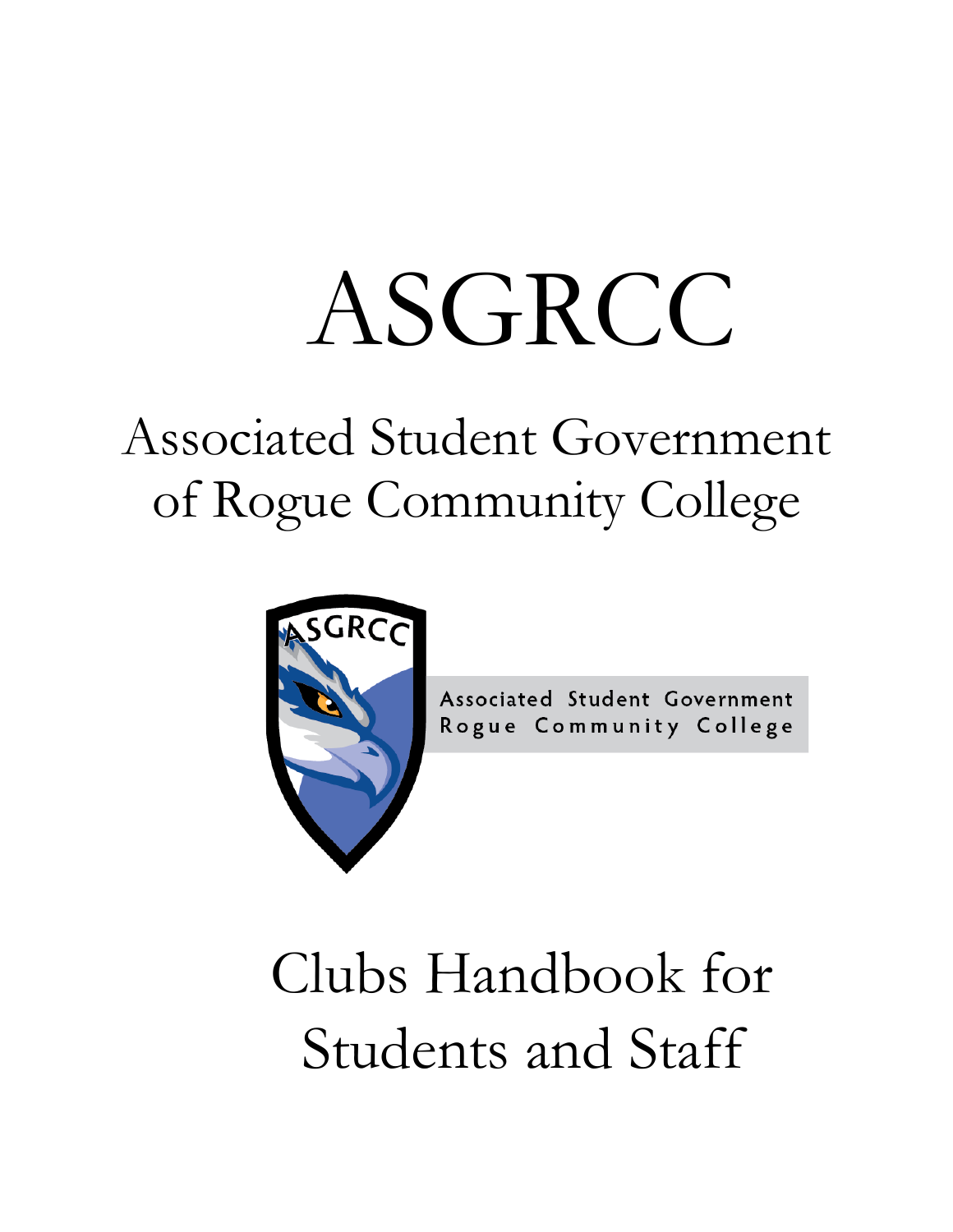# Table of Contents

<span id="page-1-0"></span>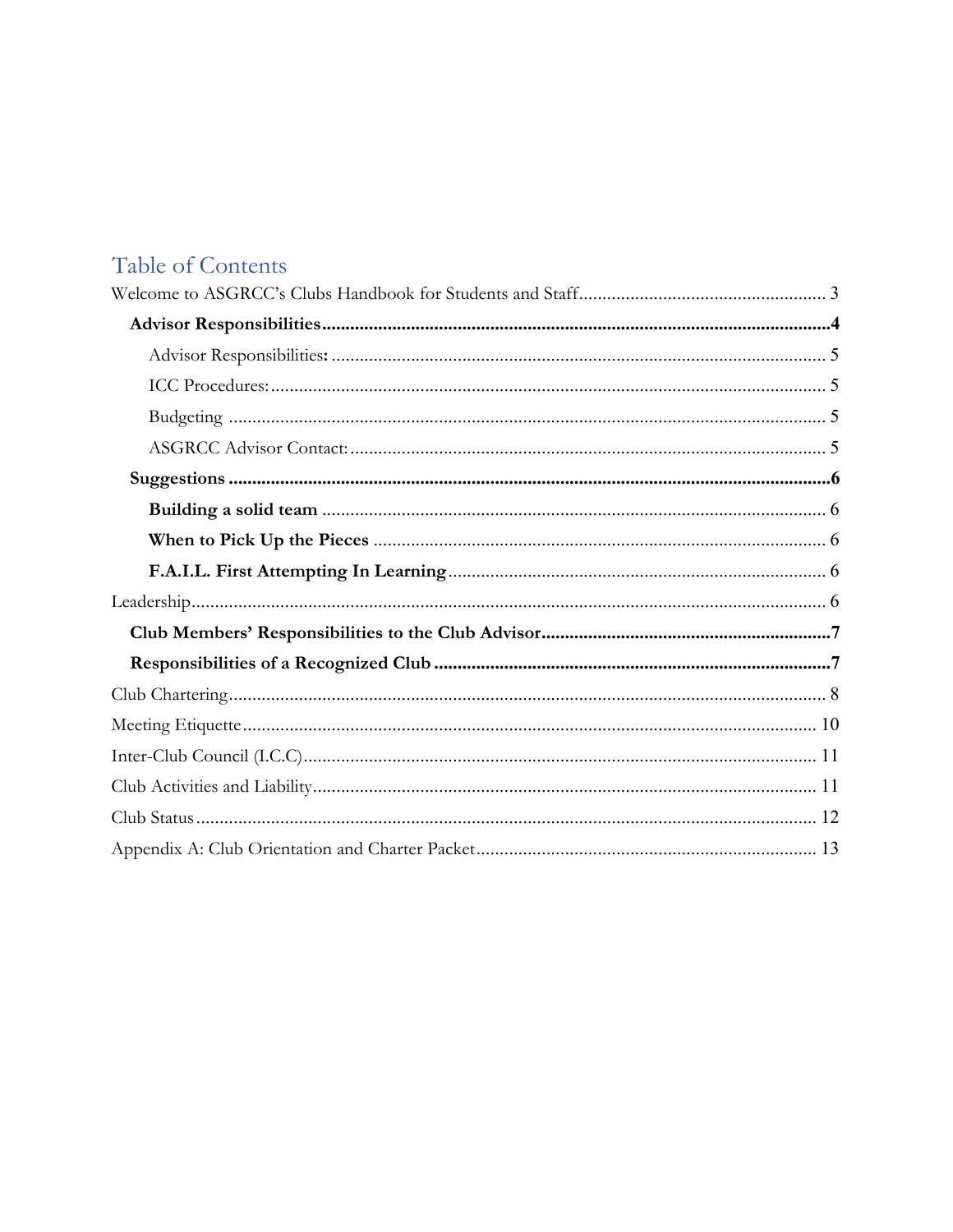# **Welcome to ASGRCC's Clubs Handbook for Students and Staff**

Hello,

Thank you for showing interest in starting a club at Rogue Community College. Clubs are a great way to meet new people who share your common interest. It is our privilege to help you through the process of starting and running your club throughout the school year.

Here are the steps in the process:

- 1. Find students who share the same interests as you. This can be done through flyers and word of mouth.
- 2. Locate a club advisor; this person **must** be a faculty or staff member of Rogue Community College. If you have any difficulty locating an advisor, the Associated Student Government can help you find one.
- 3. Fill out the club packet. All the paperwork is included in this packet and should be filled out completely. If you have any questions or concerns regarding the paperwork a member would be happy to sit down and discuss it with you, as well as help you fill it out.
- 4. Return the packet via email at  $\frac{\text{aggregate}(a)}{\text{aggregate}(a)}$

This handbook should provide you with answers to many questions pertaining to clubs and organizations at Rogue Community College (RCC) and connect you with the necessary resources to operate a student club on any RCC campus. We look forward to spending time learning about your club and supporting any events you will be putting on.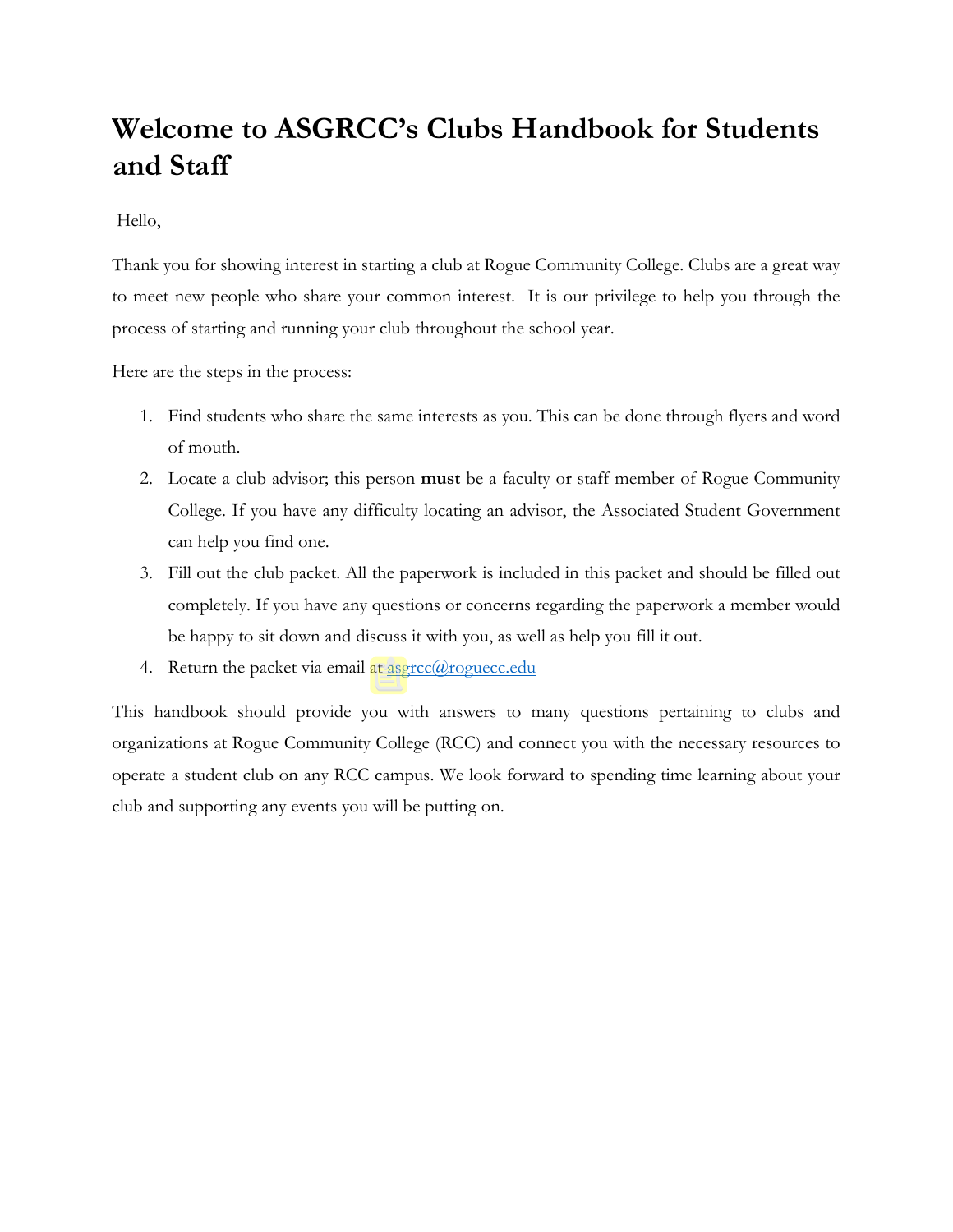# Introduction to ASGRCC

The Associated Student Government of Rogue Community College (ASGRCC) is a student run organization comprised of appointed student government officers who represent the student body as a whole. ASGRCC is the voice for the student body and acts as a liaison for the students to the Administration, Staff and Faculty. We provide communication between campus organizations and the student body to create an atmosphere of open discussion and inclusion. We coordinate student activities that promote student engagement and leadership, maintain campus clubs and organizations, and keep abreast of political issues.

| The ASGRCC executive council team may be comprised of: |  |  |  |  |
|--------------------------------------------------------|--|--|--|--|
|                                                        |  |  |  |  |

| Governance                               | <b>Student Engagement</b>                    |  |  |  |
|------------------------------------------|----------------------------------------------|--|--|--|
| President of Governance                  | President of Engagement                      |  |  |  |
| Vice President of Governance             | Director of Clubs & Activities for Josephine |  |  |  |
|                                          | County                                       |  |  |  |
| <b>Business Specialist of Governance</b> | Director of Clubs and Activities for Jackson |  |  |  |
|                                          | County                                       |  |  |  |
|                                          | Business Specialist of Engagement            |  |  |  |
| Director of Publicity & Media            |                                              |  |  |  |

#### **ASGRCC Executive Council Assistance**

The Director of Clubs, Organizations and Activities is the Executive Council member who will facilitate the operation of clubs/organizations and the Inter-Club Council. This person will answer all of your questions regarding the charter forms, club account, as well as other privileges granted to chartered clubs/organizations.

ASGRCC is happy to provide more information about the structure of our organization and the services we provide, and how we can support you. You can also contact the ASGRCC Advisor Chelsea Daugherty at  $\frac{claugherty(@roguecc.edu)}{cluvel}$  with any questions or concerns.

#### <span id="page-3-0"></span>**Advisor Responsibilities**

Club advisor responsibilities vary by the activity of each club. The following outlines the responsibilities of an advisor, but may not be inclusive of those responsibilities which are mutually agreed to by the club and the advisor. If you choose to have multiple advisors, please be sure each one completes an advisor acceptance form.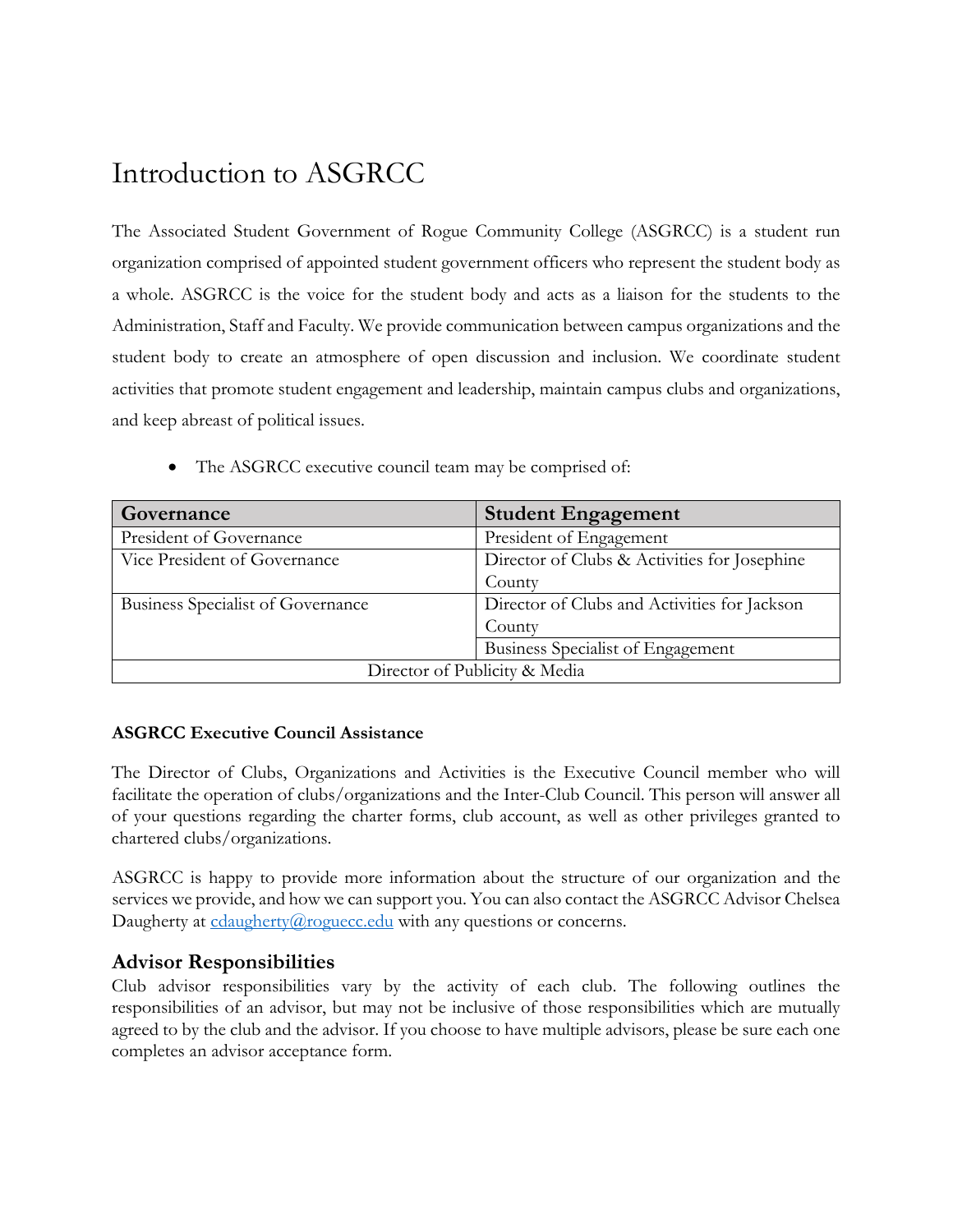<span id="page-4-0"></span>Advisor Responsibilities**:** 

- Confirm club officers are enrolled in a minimum of 1 credit at RCC.
- Oversee club activities and programming to ensure ASGRCC and RCC guidelines, policies, procedures, and the student code of conduct **are followed.**
- Knowledge and support of event planning.
- Attend club functions and activities as required to supervise and maintain college facilities use.
- Assist in planning and evaluating club efforts to provide meaningful opportunities for learning and student engagement.
- Promote communication between club officers, other clubs, and the ASGRCC Executive Council.
- Maintain clear and appropriate boundaries between students and staff. Display appropriate behavior to students as the advisor.
- Funding request guidance and support.
- Building and sustaining a Strong Team
- If you need to step down as the club advisor you should attempt to find a replacement advisor.

<span id="page-4-1"></span>ICC Procedures:

- The club advisor has speaking privileges even though the advisor has no vote in any club proceedings.
- Ensures that a club officer attends ICC meeting. In the event that no representative can attend, the club advisor can speak on behalf of the club. You should receive a recap of each ICC meeting from your club or request ICC minutes for your review.

#### <span id="page-4-2"></span>Budgeting

- Oversee the financial integrity of the club.
- Only advisors are permitted access to the club funds.
- Ensures that all expenditures follow RCC and ASG procedures and are submitted in a timely fashion to the Student Life Coordinator.
- Working knowledge of ASG budget for clubs.

#### <span id="page-4-3"></span>ASGRCC Advisor Contact:

Club members' needs vary depending upon the mission and activities of the club. If you become unsure of a situation or need advice please contact the ASGRCC Advisor(s):

Chelsea Daugherty [cdaugherty@roguecc.edu](mailto:cdaugherty@roguecc.edu)  541-956-7062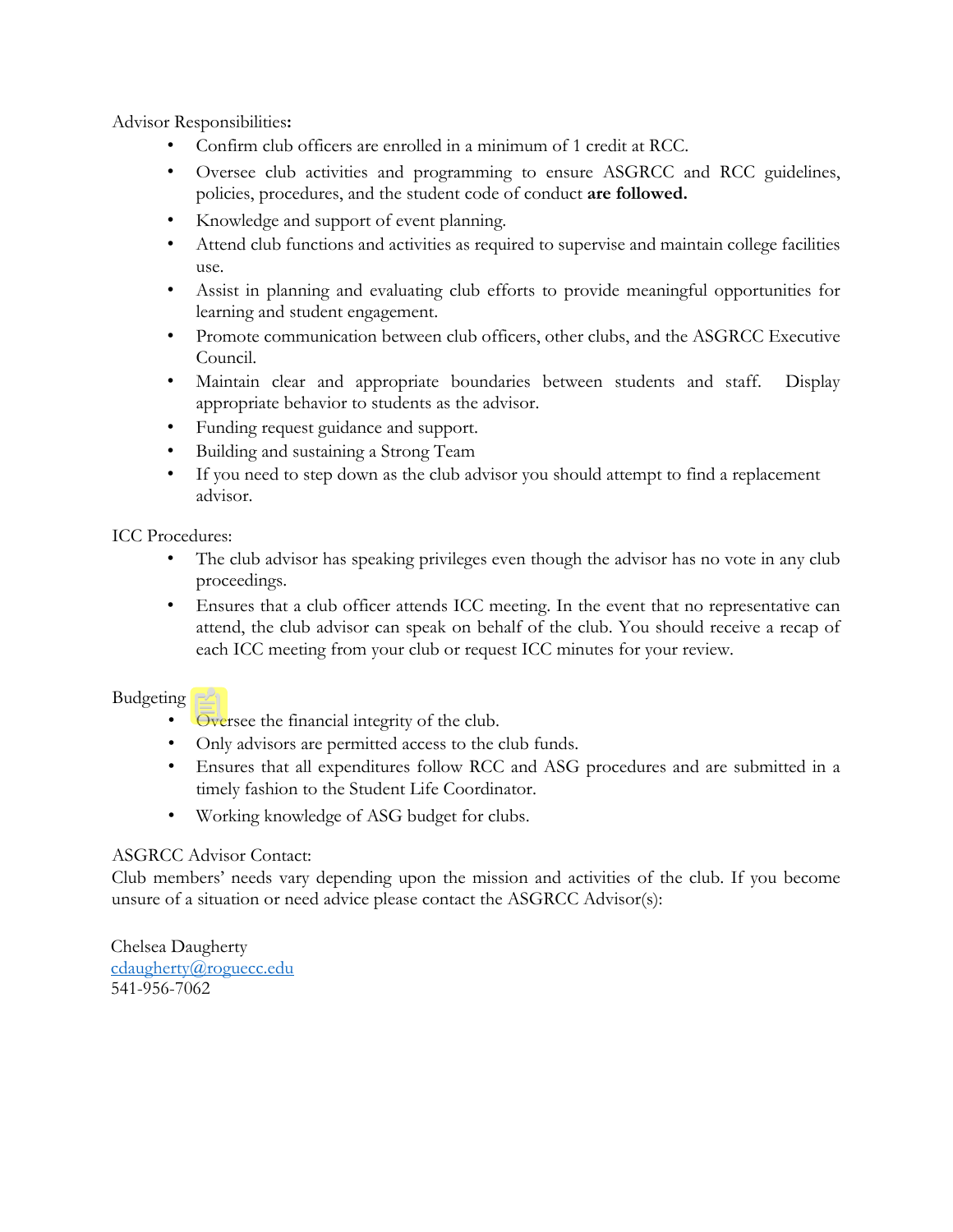#### <span id="page-5-0"></span>**Suggestions**

#### <span id="page-5-1"></span>**Building a solid team**

Once the team is in place, the organization should be set up in a self-efficient manner, where students do the majority of the work. Ensure that your club is meeting regularly and reporting back to you as needed. As an advisor, guide the club in setting up additional committees and do not hesitate to delegate as students will learn valuable skills by completing tasks on their own.

#### <span id="page-5-2"></span>**When to Pick Up the Pieces**

Permit student leaders the freedom to explore their duties and responsibilities, but be cautious of their actions to prevent jeopardy to the group. As students learn leadership skills, conflicts within the group often need a more experienced mediator or resource to consult with when resolving encountered problems. This is the time an advisor is needed.

Occasionally advisor intervention may become necessary to protect the club. Examples include students violating college policies; financial integrity of the club or internal conflict that damages the working order and efficiency of the group.

#### <span id="page-5-3"></span>**F.A.I.L. First Attempting In Learning**

It is important to remember that your success as an advisor is not always reflected in the performance of the club; these activities are all about learning leadership skills. Delegate work to the students, oversee the progress and allow them the opportunity to grow as leaders. Student leaders must be allowed to perform their duties, make mistakes, and learn to resolve conflict.

# <span id="page-5-4"></span>**Leadership**

*Leadership is not a one-person job; it is the responsibility of the group as a whole!*

Bottom Line: Your group may have a chairperson or a president, but they cannot be effective without the help and cooperation of everyone involved.

What does a leader do?

- Sets an example in word and action for others to follow.
- Introduces new ideas to the group.
- Helps solve problems and settle differences.
- Organizes the group in order to accomplish group goals.

What makes a good leader?

A few qualities of an *effective* leader are:

- Good communication skills:
- Active listening skills:
- Involve everyone:
- Ability to solve problems:
- Ability to make decisions:
- Give encouragement: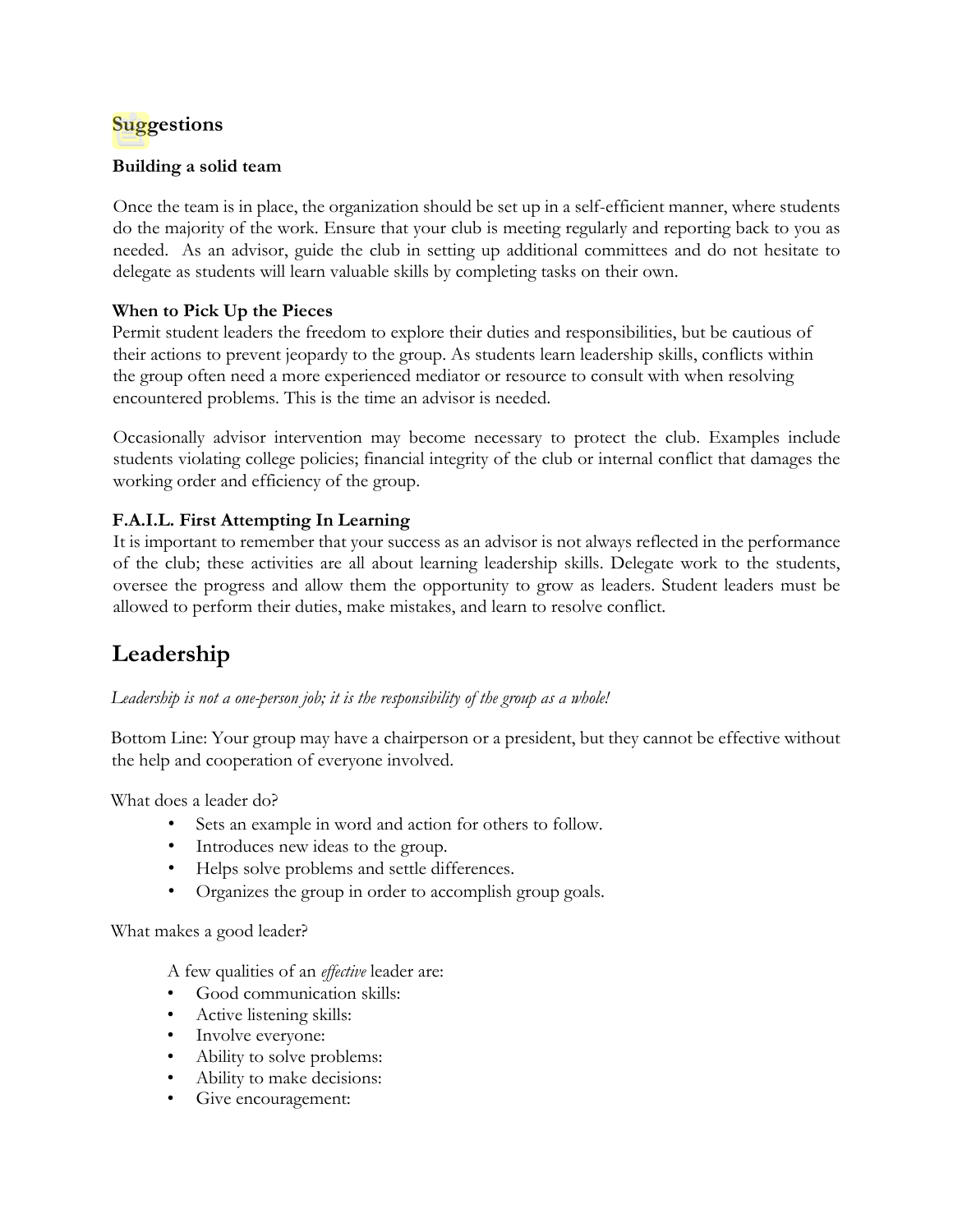Ultimately, it is up to a leader to take responsibility for the group's process and progress!

- Seek help and information, your group is a valuable source of information and ideas.
- Make things happen. If you don't take the initiative, neither will your group.
- Be decisive
- Be energetic and enthusiastic
- Offer help and information, a give and take relationship is necessary for a group to function effectively

Be committed. Be actively involved.

*You cannot be a good leader without the help and cooperation of your group!*

#### <span id="page-6-0"></span>**Club Members' Responsibilities to the Club Advisor**

- 1. Communicate in a timely and effective manner with the club advisor.
- 2. Notify the club advisor of all meetings and if meeting days and times change.
- 3. Provide a copy of all minutes, club charters, event and activity plans, budget, AdHoc forms, ASGRCC funding request, activity waivers, and other essential documents to the club advisor and your county's Director of Clubs and Activities
- 4. Seek approval from the advisor before any changes in the structure of the club and/or changes are made to the charter/bylaws.
- 5. Seek advisor approval prior to planning events and activities.
- 6. Notify the advisor of any conflicts within the club that impacts the club's integrity, leadership, and purpose.
- 7. Understand the club advisor's role is to guide the club members in leadership and following college policies and procedures.

#### <span id="page-6-1"></span>**Responsibilities of a Recognized Club**

- 1. Confirm that all club officers are enrolled in at least 1 credit as outlined in the ASGRCC Constitution.
- 2. Submit a Club Charter every academic year by the end of the **6th week of fall term** to ASGRCC.
- 3. Assign at least one club representative to attend each ICC meeting.
- 4. Attend Club Days hosted by ASGRCC each term.
- 5. Club Officers must notify ASGRCC if the club is no longer active.
- 6. Notify ASGRCC if there are changes to club officers' roles.
- 7. Clean up and arrange rooms back to their original condition after every meeting, event, and activity.
- 8. Work with your club advisor to confirm room reservations for meetings and events.
- 9. Provide ASGRCC advisor and Director of Clubs and Activities with club meeting times and locations each term.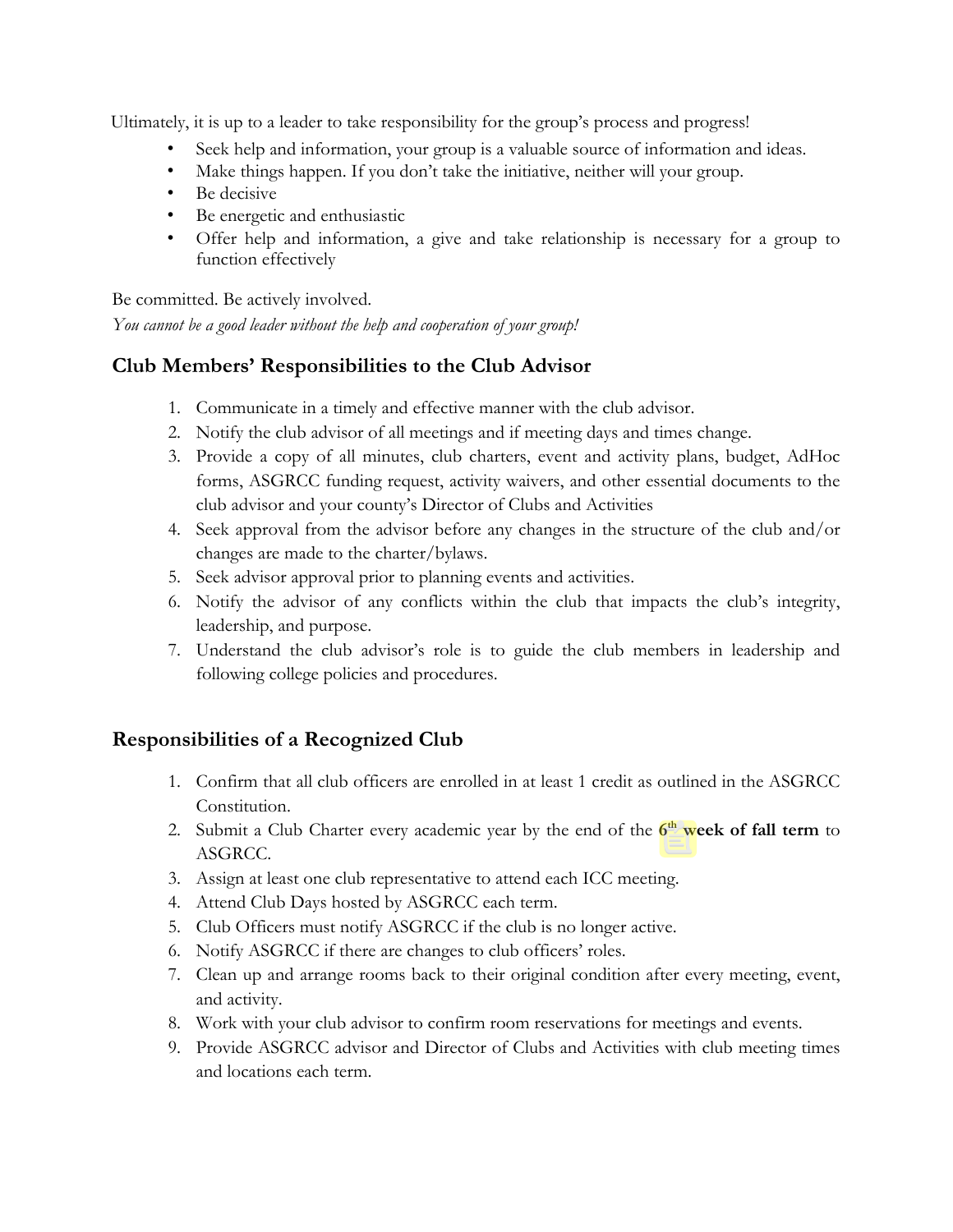- 10. Provide ASGRCC advisor and Director of Clubs and Activities with detailed information regarding scheduled/projected club events and activities.
- 11. Complete an event planning form and submit to ASGRCC Director of Clubs, Organizations, and Activities
- 12. Follow all policies, procedures, and guidelines of ASGRCC and Rogue Community College.

## <span id="page-7-0"></span>**Club Chartering**

The Associated Students of Rogue Community College (ASGRCC) shall charter clubs in accordance with the following regulations.

#### **Gaining a Charter**

The following items must be submitted in order for clubs to be chartered: Club Charter Application Form, Club Advisors' Acceptance Form (s), and Club Constitution. (Forms attached).

#### **Once charter is submitted**

Upon receiving the completed Club Charter Application Packet, the Director of Clubs and Activities shall make a recommendation for charter to the Executive Council. The Executive Council shall charter all clubs that fulfill the requirements. \$100 charter fund and a club account shall be granted to the chartered club/organization. The club account will be created by ASGRCC's Accounting Specialist, and the club advisor or ASGRCC advisor is the only one who is permitted access to it.

#### **Renewal of Charter**

- Club and organization charters are active from fall to fall.
- Charters are due by the end of the  $6<sup>th</sup>$  week of each fall term.
- Chartered clubs may have roll-over funds. If funds exist from the previous year, they will roll-over to the next academic year.

#### **Privileges Granted to Chartered Clubs/Organizations**

- 1. Use of College name and facilities through ASGRCC.
- 2. Funding through ASGRCC.
- 3. Co-sponsorship opportunities with ASGRCC
- 4. Assistance in the creation and distribution of marketing materials.

#### **Use of College name and facilities**

Room reservations are made through the club advisor. You will need to provide information on the date, time, location, number of people and type of activity when scheduling. Keep in mind that the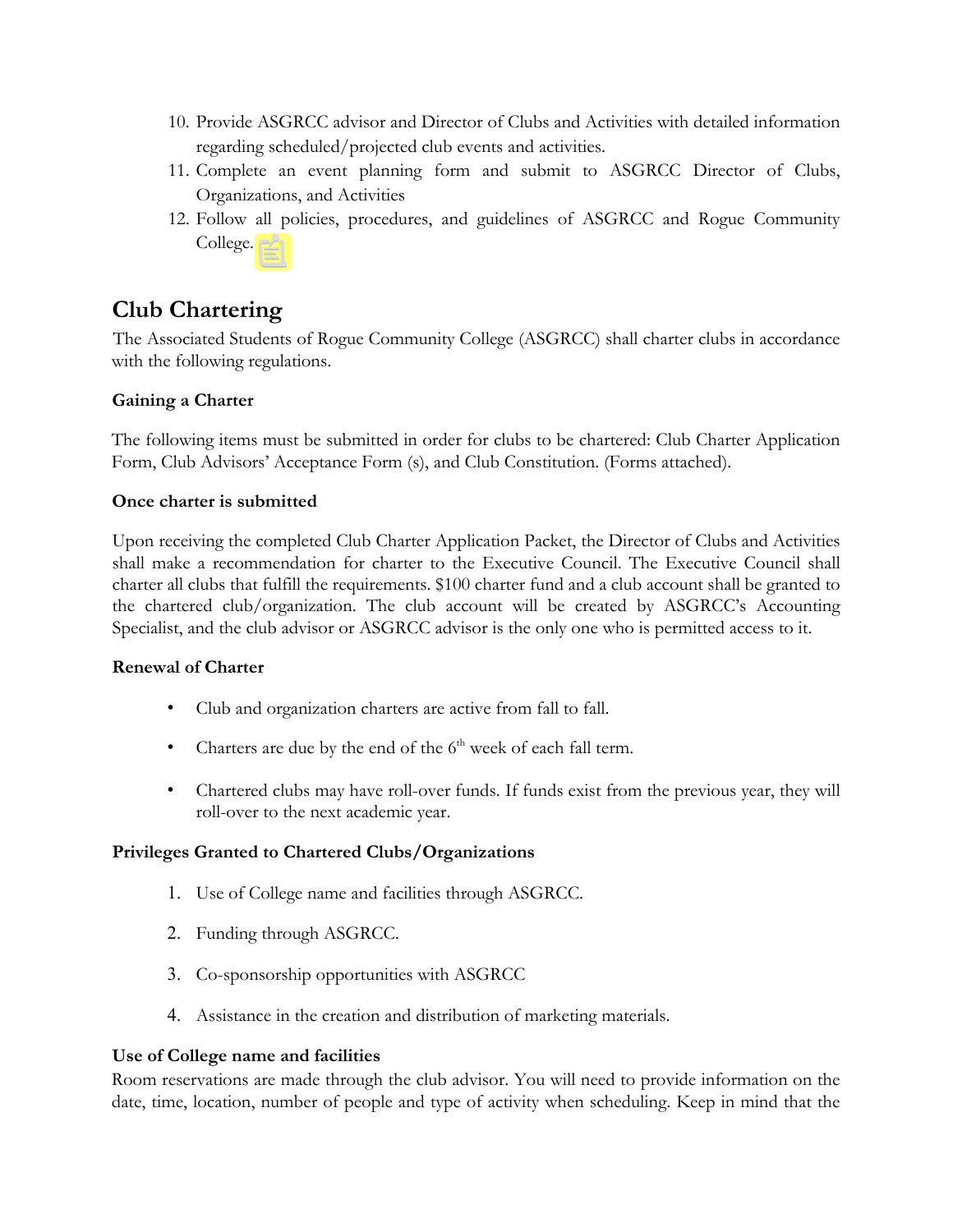condition of the facility when you leave will reflect directly on your club or organization, ICC, and ASGRCC.

All ASGRCC club activities are an extension of the college, therefore, both students and staff are expected to uphold appropriate conduct. The use, possession, distribution, manufacture, vending, or being under the influence of alcohol and other drugs are not permitted on the college campus or at any college-related activity.

#### **Preparation of ASGRCC funding request:**

- 1. Carefully think over the details of your plan. Make certain you have checked with the ASGRCC Advisor and Director of Clubs and Activities
- 2. Notify the Director of Club and Activities of your intent to submit a fund request form to be added to the ASG Executive Session Agenda.
- 3. Complete the **Allocation for Funds Request** with as much detail possible and submit to the Director of Clubs & Activities so it may be added to the next ASG Executive Session Agenda.
- 4. Your fund request will be considered as quickly as possible and you will be notified of the ASG Executive Council's decision.

#### **Rejection of Proposal:**

If the Executive Council rejects your application, you will have an opportunity to present additional information or a new proposal at a future Executive Session meeting.

#### **Fundraising and Donations – ALL STEPS MUST BE COMPLETED AND APPROVED BY THE COLLEGE**

- Please notify ASGRCC if you intend to fundraise or receive a donation.
- If money is collected the club advisor, ASG Advisor, or designated RCC Staff Member must be present at all times.
- If a student receives a donation, they should immediately deliver the donation to the club advisor.
- All revenue collected from an event must be deposited within **twenty-four hours** or the next business day after the event.
- In order to get cash in advance for an event, the **Change for Event Request Form** must be submitted to the Student Life Coordinator five business days prior to the event

#### **Co-sponsorship of Activities with ASG**

Additional funding is available through ASGRCC for club activities and we encourage clubs to utilize this funding. Each club is responsible for providing 25% of any requested money.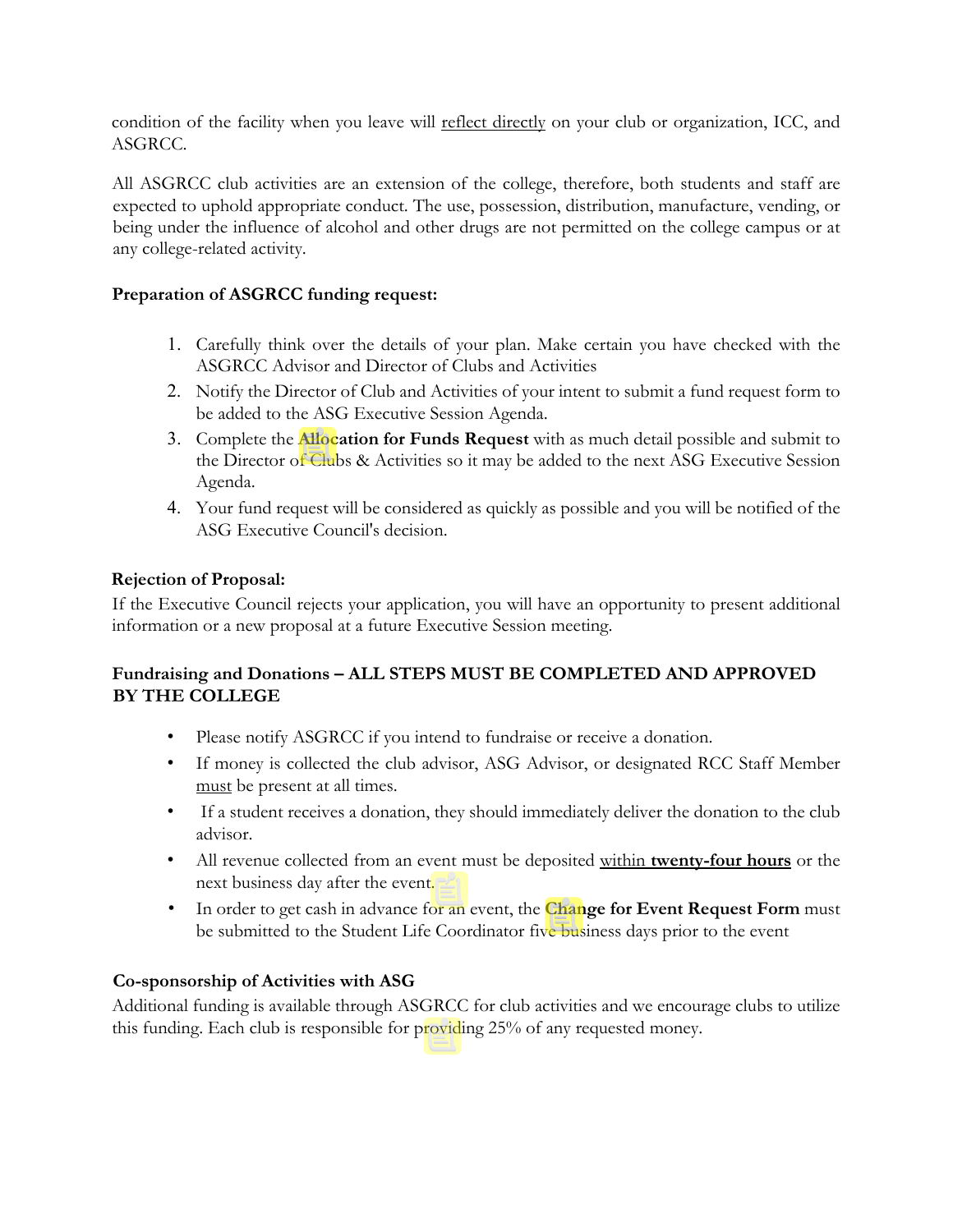#### **Preparation of marketing materials**

Any marketing materials must be submitted for approval to the ASG Director of Publicity and Media prior to distribution. All marketing materials need to include your club logo and/or ASG logo.

#### **Club Meetings**

Clubs should meet a minimum of two times per term. Please refer to the schedulin[g procedures above.](#page-7-0)

### Effective Meetings

#### You will need to hold meetings to coordinate and sustain activity

- **Exchange** information & ideas
- **Solve** problems
- **Make** decisions
- **Share** concern
- **Explain** issues
- **Plan** activities

#### Here are some helpful hints:

#### **Prior to the meeting:**

- Let members know when, where, and length of the meeting.
- Define objectives of the meeting.
- Prepare an agenda and have any necessary supplies handy and ready to go.

#### **During the meeting:**

- Begin and end on time.
- Take meeting minutes
- Allow and encourage discussion
- Be creative.
- Delegate responsibilities define tasks, and deadlines.

## <span id="page-9-0"></span>**Meeting Etiquette**

- One person speaks at a time.
- The discussion needs to be limited to the topic at hand.
- Don't repeat discussion.
- Save stories for after the meeting.
- Don't expect the meeting to begin late or end early due to your own schedule.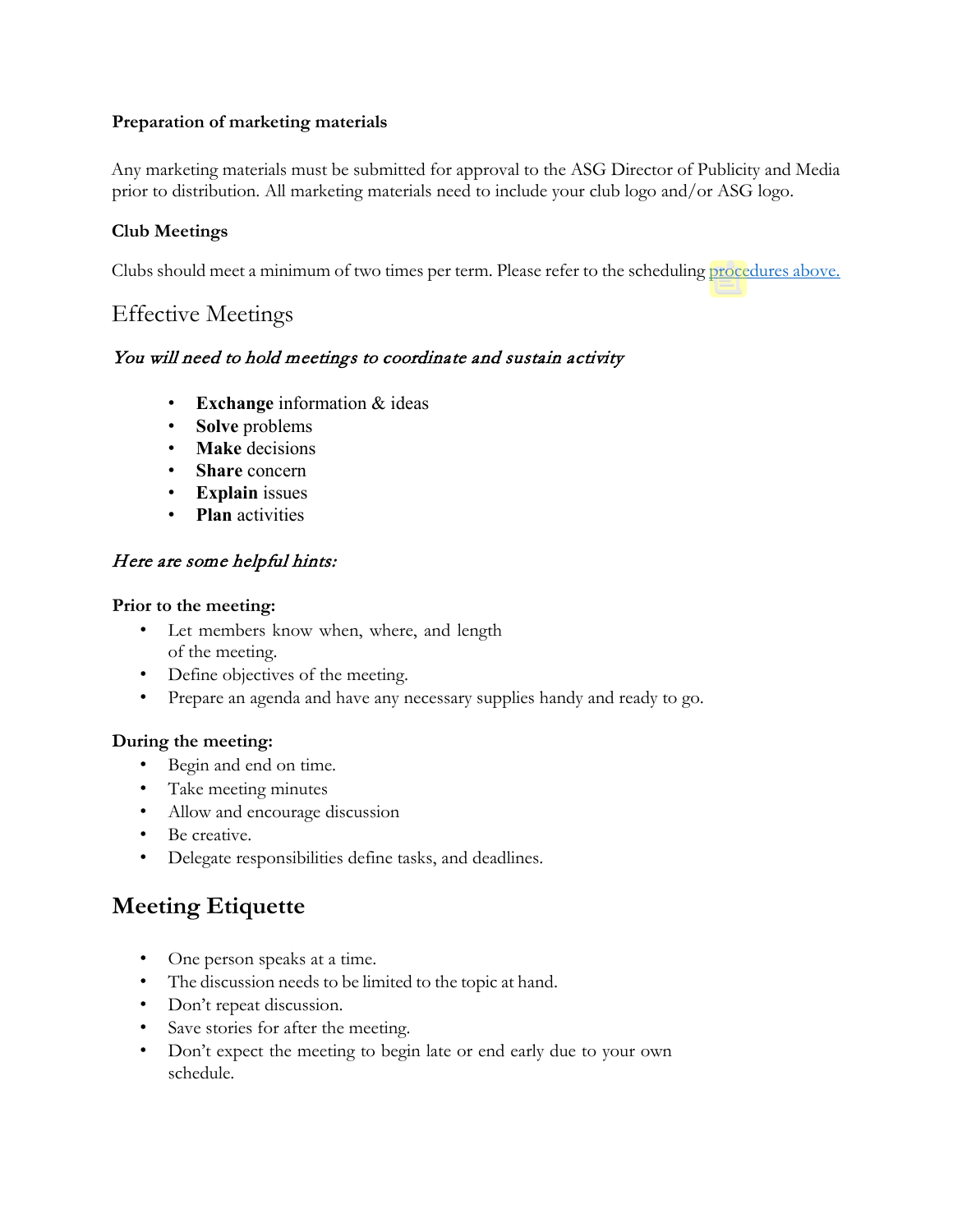- Don't expect agenda items to be rearranged to suit your personal preference or schedule.
- Make it a goal to seek opinions from others.

# <span id="page-10-0"></span>**Inter-Club Council (I.C.C)**

The ICC exists to facilitate the functions of all ASGRCC clubs/organizations, these meetings are **mandatory**. ICC meets every month. All clubs must send a representative to every ICC meeting. ICC provides an opportunity for clubs/organizations to be involved with student issues on campus, meet with other club/organization representatives, exchange ideas, and plan co-sponsored events. If a club misses two ICC meetings without representation the clubs charter may be revoked. Club advisors and officers will be notified of the revocation.

# <span id="page-10-1"></span>**Club Activities and Liability**

With each club activity an event and activity planning form should be completed and submitted to the ASGRCC Director of Clubs and Activities.

Facilities and Risk management considerations include but are not limited to:

- Off-campus activities and events and/or overnight trips
	- o Any attending member must file a Waiver form and the advisor must complete the Student Excursion Authorization Request Form.
- Security Notification
- Events after hours
- Events open to the public
- Insurance coverage
- Janitorial services

#### **Risk Management forms are located under Risk Management on RCC's Human Resources website**

<https://web.roguecc.edu/risk-management/risk-management-forms>

Travel Forms:

- Student Excursion Authorization Request Form
- Medical Information & Emergency Contact Form
- General Purpose Waiver

Facilities work orders are entered through Mpulse 8 system.

If there are activities in which you have safety or risk management concerns, please contact ASG at [asgrcc@roguecc.edu](mailto:asgrcc@roguecc.edu)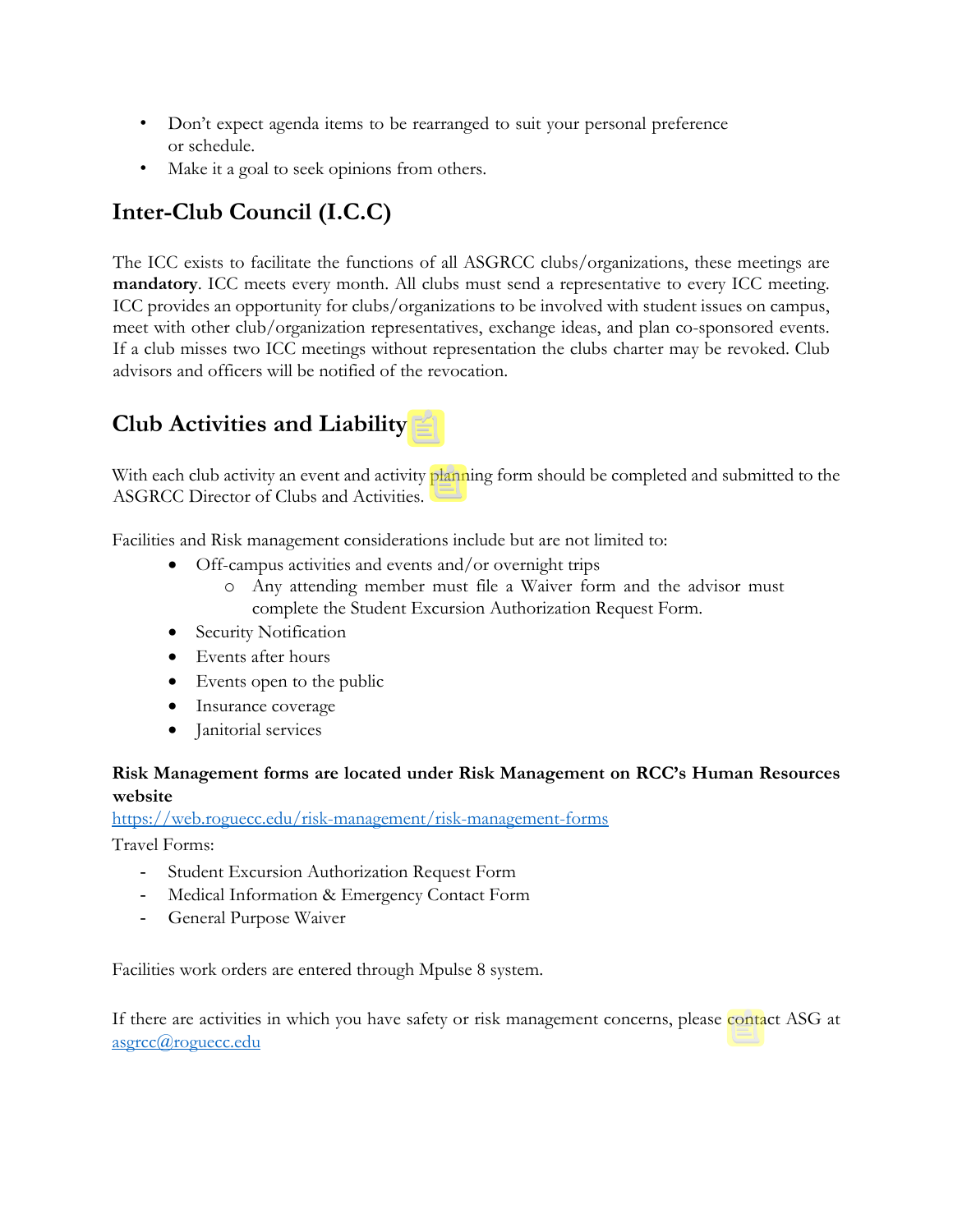## <span id="page-11-0"></span>**Club Status**

#### **Inactive**

- If club advisors or officers step down, or the club stops holding regular meetings, the club will be deemed inactive. The club will have until the end of the term to establish new leadership and meetings.
- If the advisor wishes to step down from advisor duties it is their responsibility to find a replacement. If they are unable to find a replacement it then becomes the responsibility of club officers to find another staff/faculty member. ASGRCC must be notified of this change and a new advisor's acceptance form must be completed.
- If club members wish to change advisors, they must first discuss the change directly with the advisor. The next step is to involve the ASGRCC Advisor and Director of Clubs & Activities to discuss the request for change.
- If Club Officers wish to step down, the club advisor will work with the Director of Clubs & Activities to find a replacement.

#### **Club Revocation:**

- If a club becomes inactive for a year or misses more than one ICC meeting in a term, their charter can be revoked and their funding account will be closed. Clubs can submit a new charter application form and all accompanying materials in order to become a recognized ASGRCC club/organization again. There **must** be a 2/3 majority vote of the ASGRCC Executive Council.
- The club will be notified in writing as to the reasons for the revocation. They must also be notified as to what steps they need to take before they can reapply to regain official recognition with ASGRCC.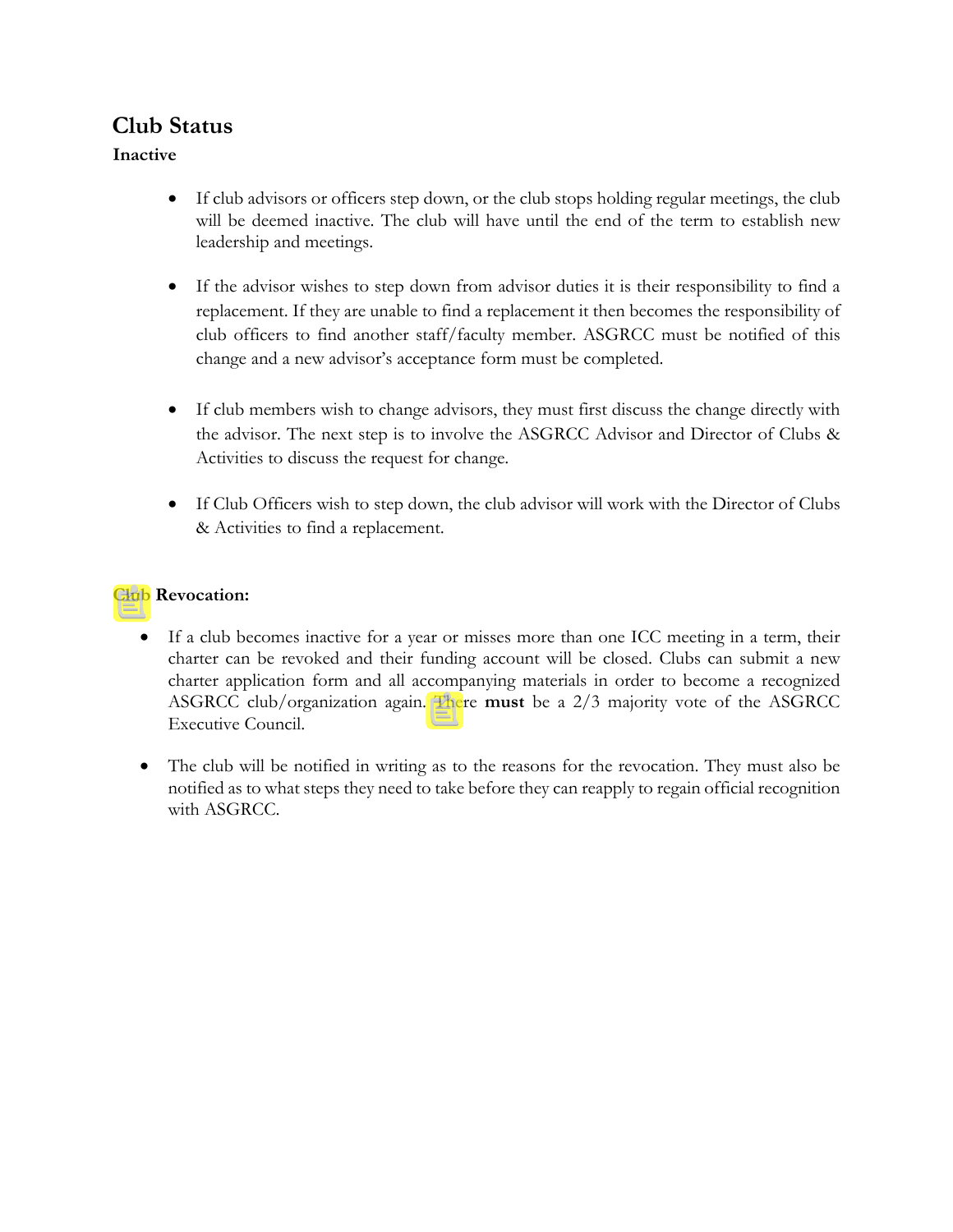<span id="page-12-0"></span>**Appendix A: Club Orientation and Charter Packet**

# ASGRCC

# Associated Student Government Of



Associated Student Government Rogue Community College

Rogue Community College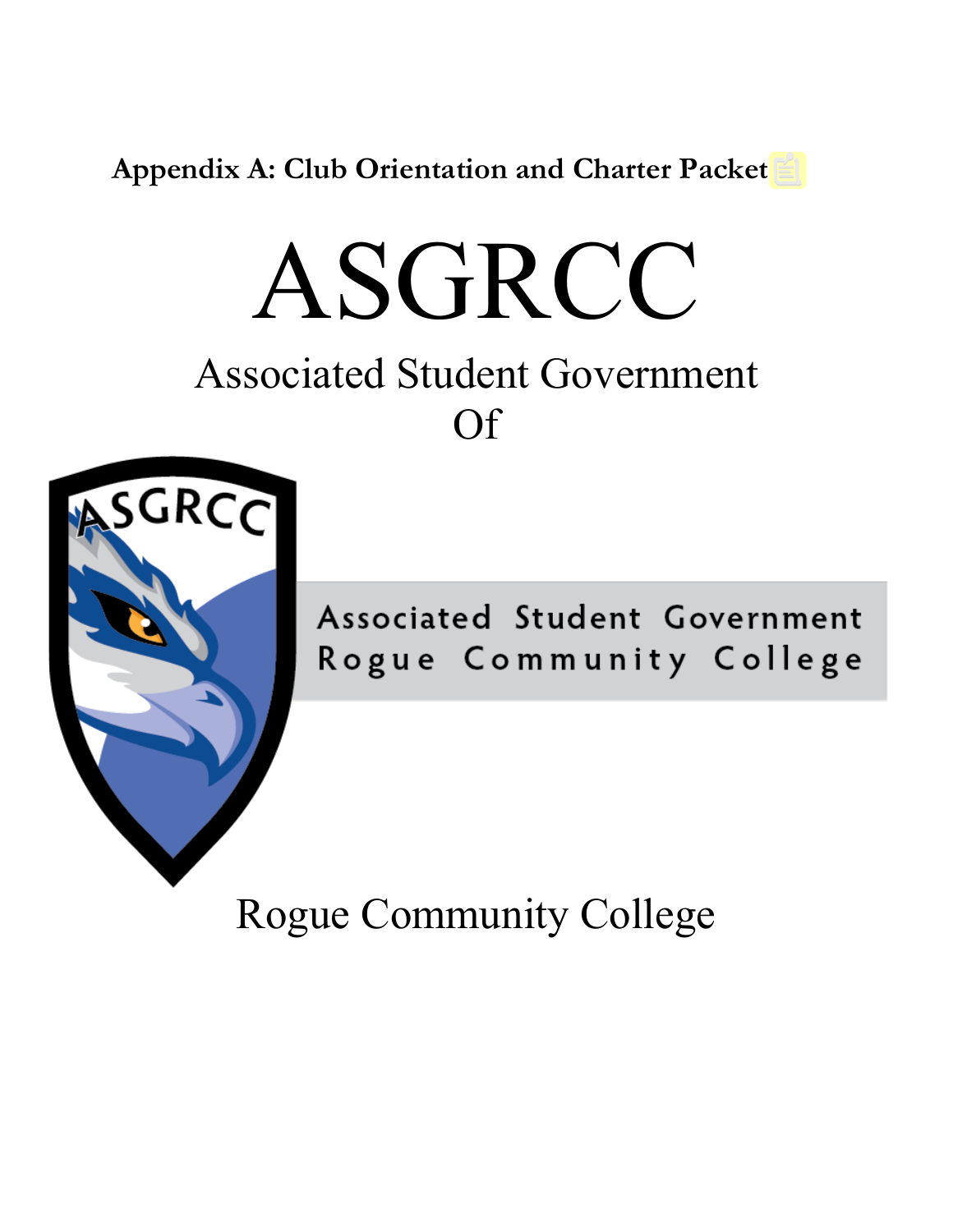# Club Orientation Packet and Charter

# **Club Charter Application Form**

Associated Student Government of Rogue Community College

| <b>Name of Club/Organization</b>                            |             |                           |                 |                |                                                                                                                                                                                                                                                                                                                                                                                                                                                                               |      |              |                         |
|-------------------------------------------------------------|-------------|---------------------------|-----------------|----------------|-------------------------------------------------------------------------------------------------------------------------------------------------------------------------------------------------------------------------------------------------------------------------------------------------------------------------------------------------------------------------------------------------------------------------------------------------------------------------------|------|--------------|-------------------------|
| <b>New or Returning Club</b>                                |             |                           | Choose an item. |                |                                                                                                                                                                                                                                                                                                                                                                                                                                                                               |      |              |                         |
| Club                                                        | <b>Name</b> |                           |                 | Email<br>Phone |                                                                                                                                                                                                                                                                                                                                                                                                                                                                               |      |              |                         |
| <b>Officer</b><br><b>Club</b><br><b>Name</b><br>Officer (if |             | Email                     | <b>Phone</b>    |                |                                                                                                                                                                                                                                                                                                                                                                                                                                                                               |      |              |                         |
| more than 1)<br><b>Club Advisor</b>                         | <b>Name</b> |                           | Email           |                |                                                                                                                                                                                                                                                                                                                                                                                                                                                                               |      | <b>Phone</b> |                         |
| <b>Club Advisor</b><br>(if necessary)                       | <b>Name</b> |                           | Email           |                |                                                                                                                                                                                                                                                                                                                                                                                                                                                                               |      | <b>Phone</b> |                         |
| Oregon.                                                     |             |                           |                 |                | The undersigned representatives acknowledge that the approval of this charter application by<br>the ASGRCC Executive Council is contingent upon receipt of the documents listed below.<br>They are attached to this charter application form. If the charter is approved, the members agree<br>to adhere to the ASGRCC constitution, By-Laws and Policies and Procedures, and all rules<br>governing ASGRCC Clubs established by the RCC Board of Education, and the State of |      |              |                         |
|                                                             |             |                           |                 |                | Club/Organization Check List (all items must be attached)                                                                                                                                                                                                                                                                                                                                                                                                                     |      |              |                         |
| П                                                           |             | Club Constitution/By-Laws |                 |                |                                                                                                                                                                                                                                                                                                                                                                                                                                                                               |      |              |                         |
| Club Officer List<br>П                                      |             |                           |                 |                |                                                                                                                                                                                                                                                                                                                                                                                                                                                                               |      |              |                         |
| <b>Advisor Acceptance Form</b>                              |             |                           |                 |                |                                                                                                                                                                                                                                                                                                                                                                                                                                                                               |      |              |                         |
| Anticipated Club annual Balanced Budget                     |             |                           |                 |                |                                                                                                                                                                                                                                                                                                                                                                                                                                                                               |      |              |                         |
| <b>Club</b><br><b>Officer</b><br><b>Signature</b>           |             |                           | <b>Title</b>    |                |                                                                                                                                                                                                                                                                                                                                                                                                                                                                               | Date | date.        | Click or tap to enter a |
|                                                             |             |                           |                 |                | The Executive Council's decision on your Charter application shall be announced to you by the Director of Clubs,<br><b>Organizations and Activities</b> within 48 hours following the next Executive Council Meeting.                                                                                                                                                                                                                                                         |      |              |                         |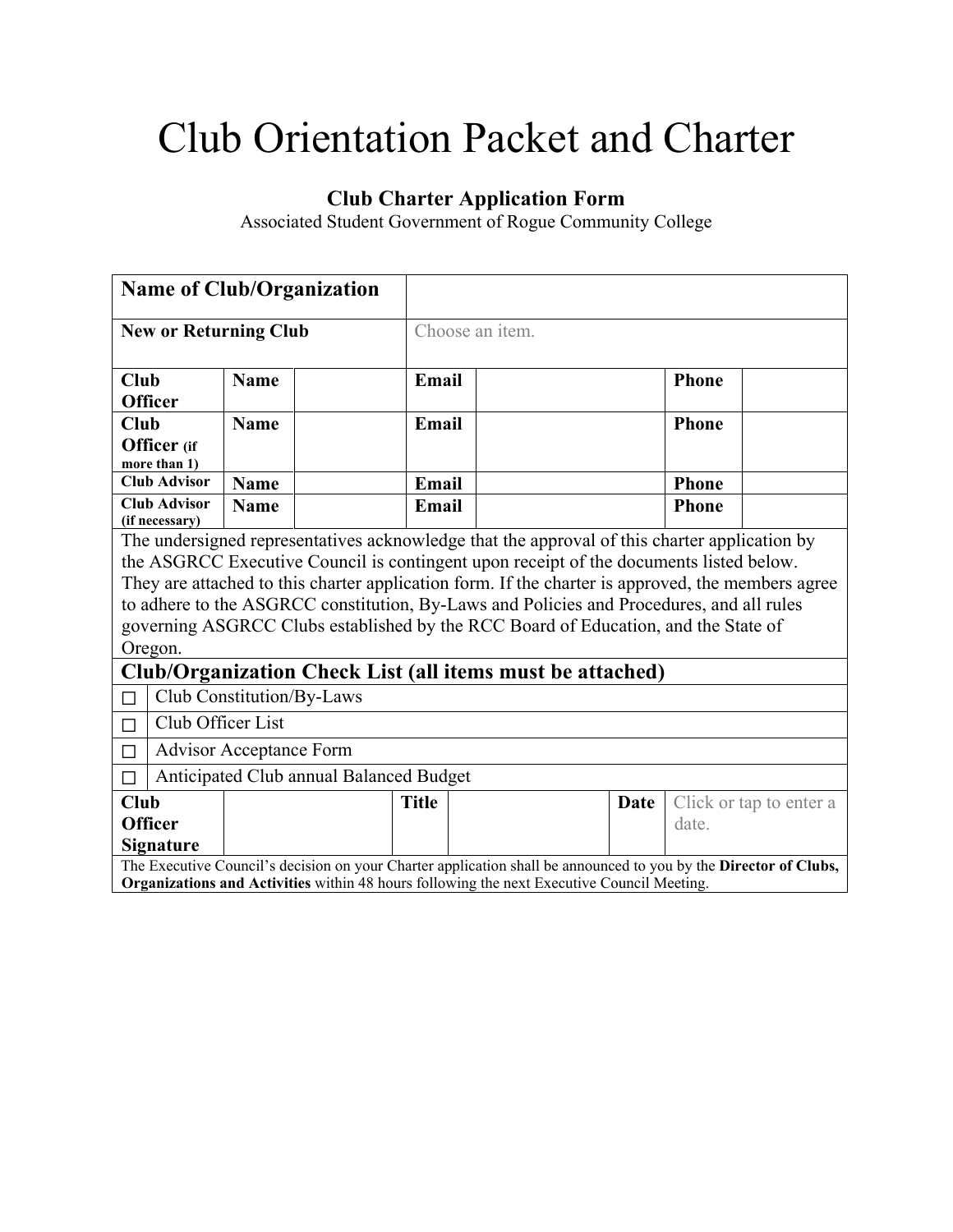#### **Sample - Club Constitution/Bylaws**

#### **Associated Student Government of Rogue Community College**

#### Suggested Format

#### **Article I. Name**

The name of this club/organization shall be called

**Article II. Purpose** (one statement or several)

The purpose(s) of this club/organization shall be:

#### **Article III. Membership**

Student clubs are open to all students without regard to race, color, gender, religion, age, sex, national origin, disability, marital status, veteran status, or sexual orientation. The membership, policies, and actions of a student organization typically are determined by the vote of the club officers.

#### **Article IV. Officers**

| Section 1.0 Officers shall consist of President, Vice-President, Secretary, |
|-----------------------------------------------------------------------------|
| Treasurer, Other.                                                           |

Section 2.0 Duties of the President shall be:

Section 3.0 Duties of the Vice-President shall be: etc.

#### **Article V. Meetings**

The club shall meet every week or bi-weekly or once a month. The meetings shall be run by the President. Meeting time, date and location shall be announced by flier and e-mail.

#### **Article VI. Abandonment**

If this club/organization is inactive for two consecutive terms the remaining funds should be returned to the ASGRCC Executive Council.

#### **Article VII. Amendments**

An amendment may be initiated by any member of the club and passed by a two-thirds majority vote of the members present at the meeting. Amendments must then be approved by the ASGRCC Executive Council

This is only a sample. These articles are mandatory, but the additional article may be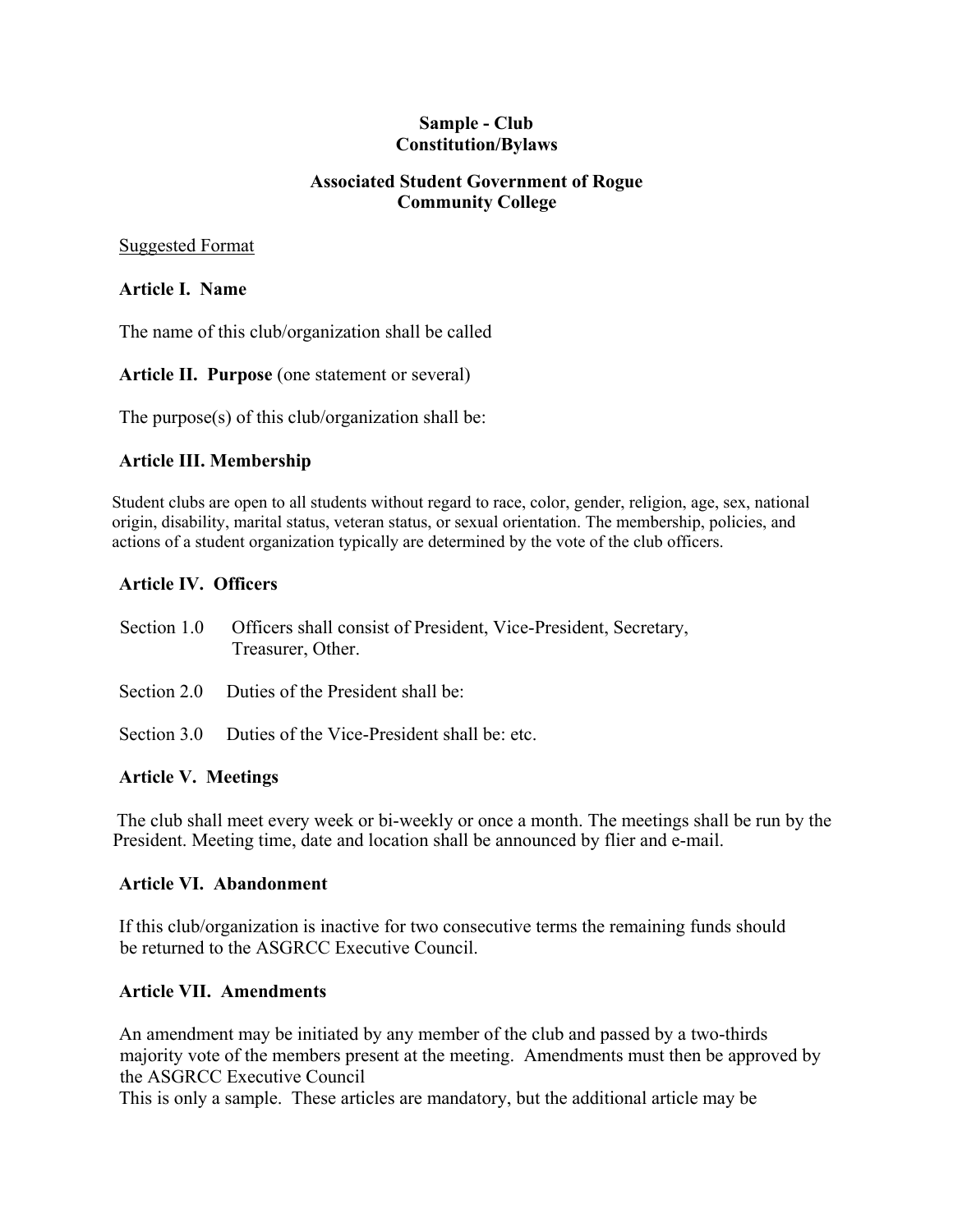added.

#### **Club Member List Associated Student Government of Rogue Community College**

|                | <b>Name of Club or Organization</b> |                           |              |              |       |  |
|----------------|-------------------------------------|---------------------------|--------------|--------------|-------|--|
| <b>Club</b>    | Email                               |                           |              | <b>Phone</b> |       |  |
| <b>Officer</b> |                                     |                           |              |              |       |  |
| <b>Club</b>    | Email                               |                           |              | <b>Phone</b> |       |  |
| <b>Advisor</b> |                                     |                           |              |              |       |  |
|                |                                     | <b>Club Officers List</b> |              |              |       |  |
| Name           | <b>Title</b>                        |                           | <b>Phone</b> |              | Email |  |
| <b>Name</b>    | <b>Title</b>                        |                           | <b>Phone</b> |              | Email |  |
| <b>Name</b>    | <b>Title</b>                        |                           | <b>Phone</b> |              | Email |  |
| Name           | <b>Title</b>                        |                           | <b>Phone</b> |              | Email |  |
|                |                                     | <b>Club Members List</b>  |              |              |       |  |
| Name           |                                     |                           | <b>Phone</b> |              | Email |  |
| <b>Name</b>    |                                     |                           | <b>Phone</b> |              | Email |  |
| <b>Name</b>    |                                     |                           | <b>Phone</b> |              | Email |  |
| <b>Name</b>    |                                     |                           | <b>Phone</b> |              | Email |  |
| <b>Name</b>    |                                     |                           | <b>Phone</b> |              | Email |  |
| Name           |                                     |                           | <b>Phone</b> |              | Email |  |

The officers above assume responsibilities for the operation of this club/organization and must be a registered student at RCC. The ASGRCC Executive Council will be notified in the event of a change in club contact person.

| Club           |  | <b>Date</b>   Click or tap to enter   <b>Campus</b>   Choose an item. |  |
|----------------|--|-----------------------------------------------------------------------|--|
| <b>Officer</b> |  | a date.                                                               |  |
| Signature      |  |                                                                       |  |
| Club           |  | <b>Date</b>   Click or tap to enter   <b>Campus</b>   Choose an item. |  |
| <b>Advisor</b> |  | a date.                                                               |  |
| Signature      |  |                                                                       |  |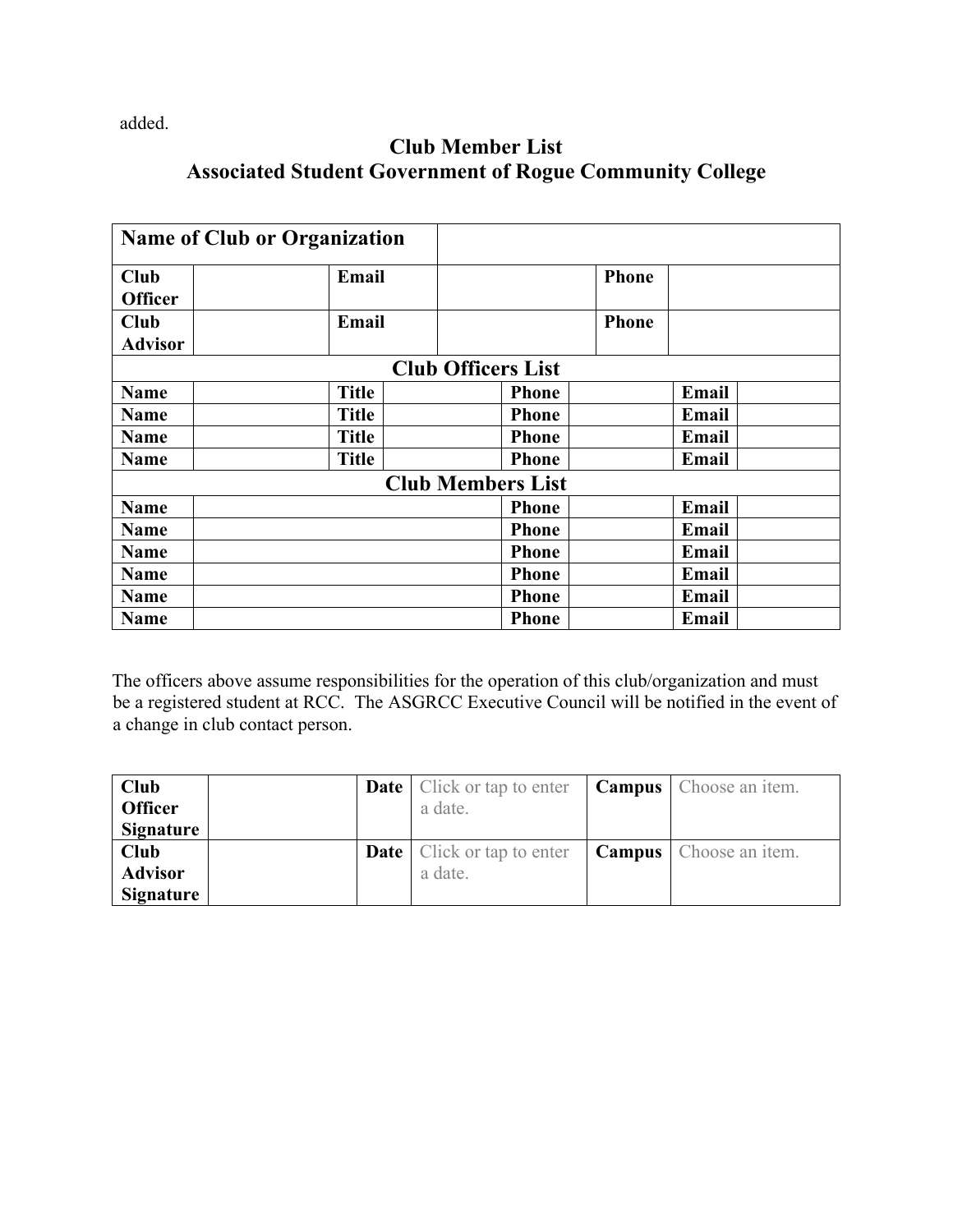### **Club Advisor Acceptance Form**

Associated Student Government of Rogue Community College

| $\blacksquare$ | <b>ASGRCC Executive Council</b> |
|----------------|---------------------------------|
| From:          |                                 |
|                |                                 |

| <b>Re: Acceptance of Advisor Role for</b> |  |  |                                 |  |  |  |  |
|-------------------------------------------|--|--|---------------------------------|--|--|--|--|
| <b>Name of</b>                            |  |  | <b>Campus</b>   Choose an item. |  |  |  |  |
| <b>Club/Organization</b>                  |  |  |                                 |  |  |  |  |

|   | I have received, read and understand the following:                                                                |  |  |  |  |  |  |  |
|---|--------------------------------------------------------------------------------------------------------------------|--|--|--|--|--|--|--|
|   | I have received and read the Clubs Handbook.                                                                       |  |  |  |  |  |  |  |
|   | I accept the responsibility of advisor for the club/organization                                                   |  |  |  |  |  |  |  |
|   | I understand I must attend one Interclub Council meeting each month or send a club<br>representative on my behalf. |  |  |  |  |  |  |  |
| ⊔ | I understand that my club will be allocated a \$100 start-up fee.                                                  |  |  |  |  |  |  |  |
|   | I understand the rules of fundraising should my club wish to participate in this activity.                         |  |  |  |  |  |  |  |
|   | I understand the rules of the field trip and know where to find field trip guideline forms.                        |  |  |  |  |  |  |  |

| <b>Signature of Club Advisor</b>              |                               |
|-----------------------------------------------|-------------------------------|
| <b>Printed Name of Club</b><br><b>Advisor</b> |                               |
| Date                                          | Click or tap to enter a date. |

#### **ASGRCC Advisor Contact:**

Club members' needs vary depending upon the mission and activities of the club. If you become unsure of a situation or need advice please contact the ASGRCC Advisor:

Chelsea Daugherty, [cdaugherty@roguecc.edu](mailto:cdaugherty@roguecc.edu)